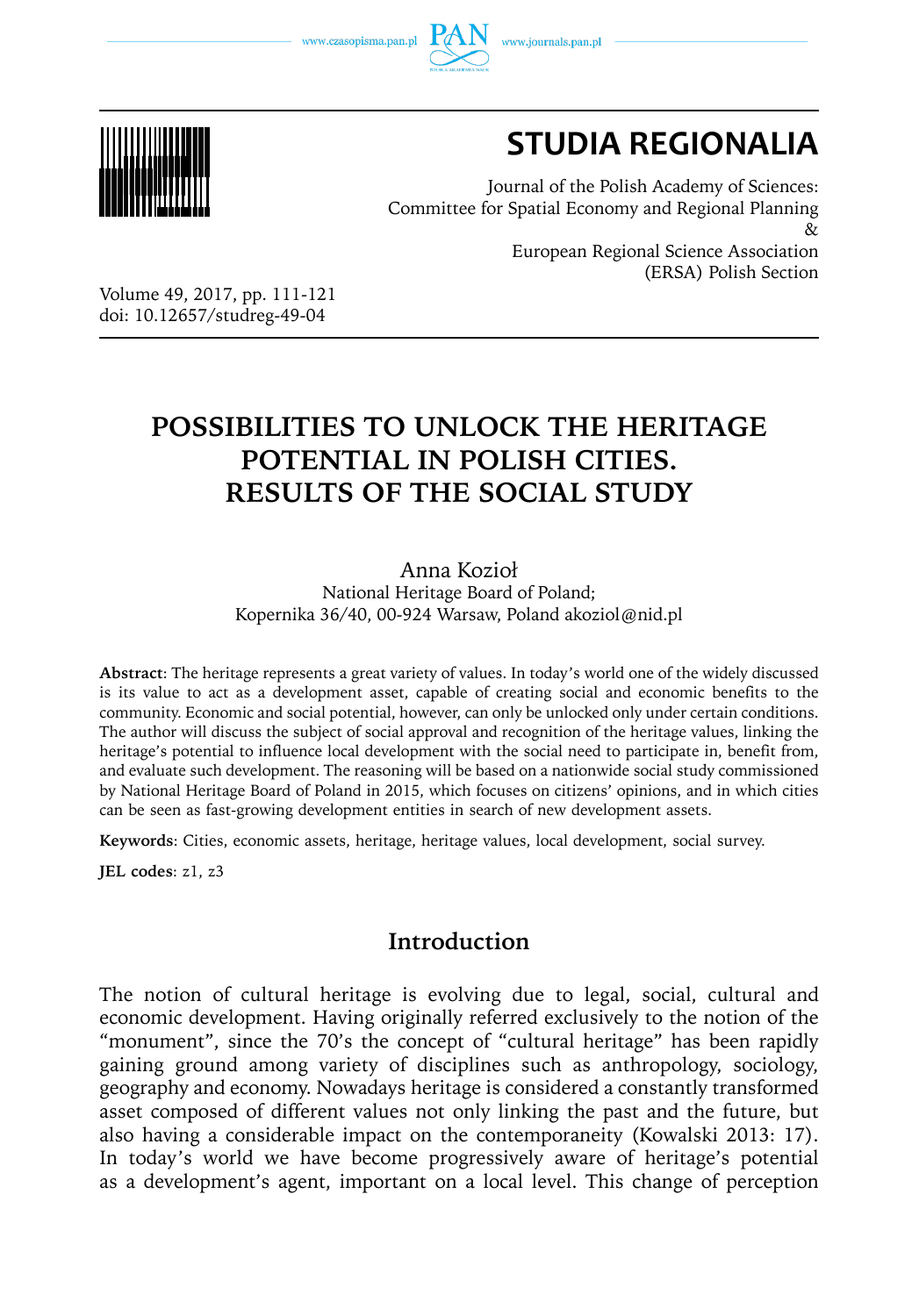is interlinked with the prevailing concept of socio-economic development and sustainable development which are in a way replacing the concept of the economic growth (Murzyn-Kupisz 2013: 93). At the heart of the concept of sustainable development is to combine human development and sustaining finite resources for the well being of next generations. The heritage, too, is a finite and non-renewable resource, as it is impossible to restore the values once lost. On the other hand heritage protection corresponds with the concept of sustainable development as it is essential for it to be preserved for the future generations. The heritage is safeguarded because it conveys values which were perceived differently throughout the history. The fundamental categorization of monument's values was proposed by Riegl (Riegl & Dehio 2012) in XIX century and consisted of a division into historical, artistic and age value. Interesting statement was made in order to underline contemporary need to protect a monument as it carries commemorative, use, and newness value. It was also of Riegl's opinion that the valorization (assessment of values) of a monument changes over time, subjected to the needs, beliefs and approaches of the general public.

It seems that the Riegl's concept is still valid nowadays. The idea of the valorization of heritage proposes new values as general public's attention is gradually focused on heritage as a potential factor of social and economic development. Heritage, according to D. Throsby, possesses not only cultural, but also economic value, which should be viewed together as a complimentary whole (Murzyn-Kupisz 2012: 35).

Heritage carries with it economic values when it is useful to the people and satisfies various social needs. In other terms heritage might influence the economic development through creation of specific products and services based on it, offering opportunities for business and employment. These products and services may be created within one of the "heritage branches", which can be understood as an economic activity occurring within heritage, dependent on it or attracted to it (Kozioł *et al.* 2013: 48).

Still, the impact of heritage on local development might have broader meaning not limited only to the economic value creation. Recognizing heritage as an economic asset, one might seek to explore heritage as an indicator and facilitator of social development. This force translates into heritage influence on identity creation, sense of belonging and social engagement, creating a foundation from which social capital might be built. Heritage might play a role in peoples' well-being and quality of life by improving neighborhoods and making then better places to live.

Having understood that values create heritage potential it is important to underline that influence of heritage on the economy and society is only a possibility. Heritage's capacity to enhance the local development can be triggered and turned into a real factor only under certain conditions (Chabiera *et al.* 2016: 58). One of these conditions is the readiness of people to draw the benefits from heritage by positive valorization, interest and participation.

The paper will concentrate on the possibility to unlock heritage potential in the cities. Taking into account intensive social changes in Polish cities such as globalization, metropolization, and democratisation processes and development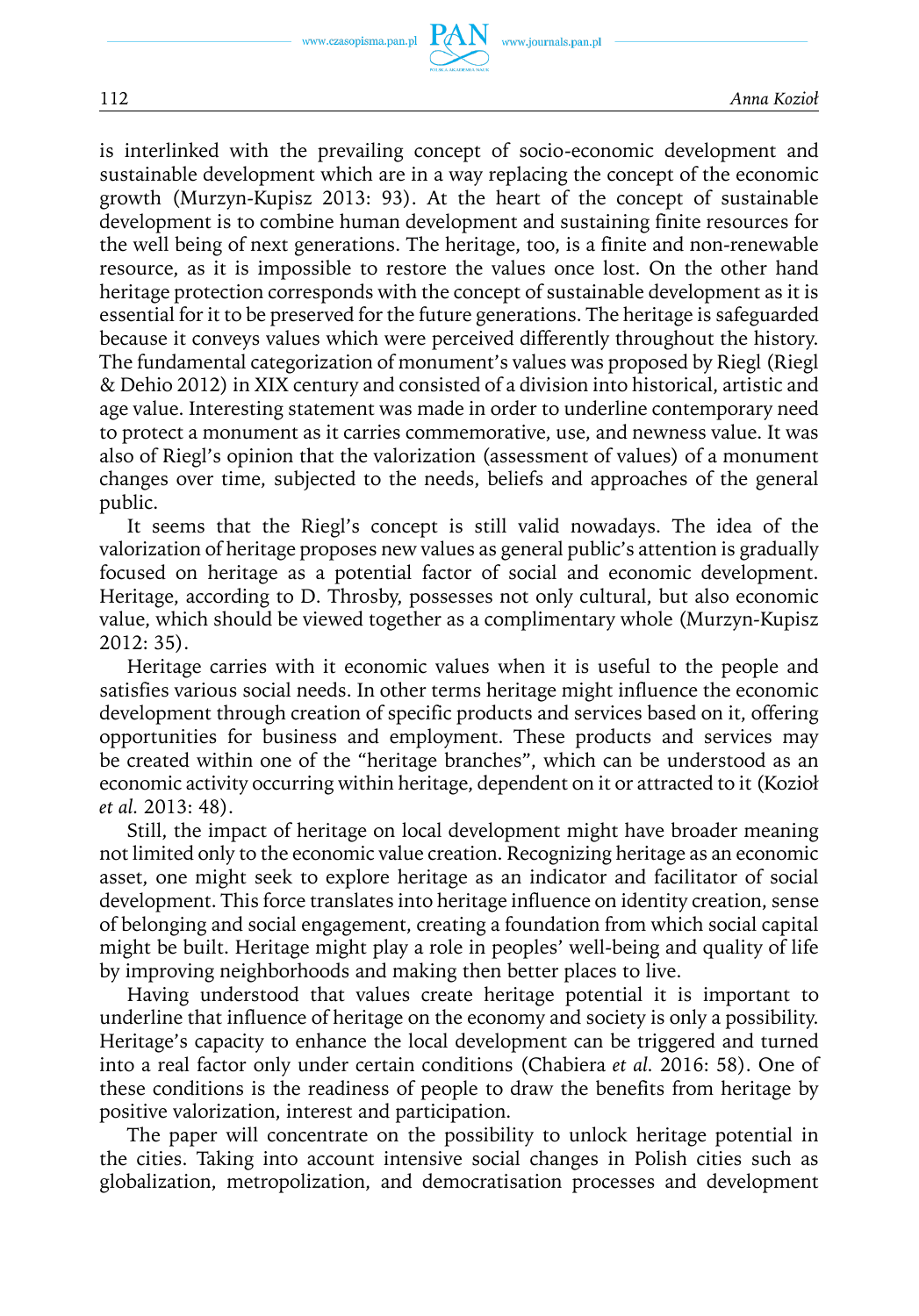

#### *Possibilities to Unlock the Heritage Potential in Polish Cities. Results of the Social Study* 113

of civil society (Karwińska 2015: 76), the author finds it interesting to analyze the perception of heritage in cities and uses it as a starting point of discussion on whether cities can be regarded as the pioneers of translation of heritage potential into heritage impact on the development, and, if so, which types of cities tend to do better than others in unleashing the socio-economic potential of heritage. Having noticed this potential, some of the cities have started to include heritage in their strategy policies, using it in different ways, from tourist attractions to place-making resource (Murzyn-Kupisz 2014: 78). But the question arises: what is the role of cities and their citizens in unlocking the heritage potential and what is the demand forheritage among the inhabitants.

To address the question posed above the article presents, among other things, attitudes of the urban areas' inhabitants towards their historical surroundings, subsequently contrasted with the remainder of the Polish society. The attitudes were measured within nationwide qualitative survey on the representative sample of adults, commissioned by the National Heritage Board of Poland in June 2015. The survey addresses not only heritage values and their impact on urban society as seen by the citizens; it also measures their level of participation, engagement and sense of responsibility, providing an answer to the question what is the city dwellers' approach to living with heritage, society's willingness to pay or sacrifice when it comes to heritage protection.

## **1. The social survey – methodology**

A nationwide survey was carried out in June 2015 as a part of the project coordinated by National Heritage Board of Poland "HoME – Heritage of My Environment. Cultural heritage values in local communities" funded within EEA and Norway grants. The survey was conducted in CAPI method (Computer Assisted Personal Interviewing). The quantitative survey was carried out on the representative sample of 1067 respondents. The respondents were grouped according to the gender, age, educational background, geographic region and place of living. The latter is the most interesting in terms of the article. The representative sample was divided into rural areas inhabitants, which compose 38.1% of the sample, and three types of the cities (divided by population size) that together account for the remaining 61.9% of the sample, mirroring the Polish population division. In Poland, the most numerous are the citizens living in small cities of up to 50,000 inhabitants. There are 826 such cities in Poland and they are inhabited by 9,176,540 people (Stańczak *et al.* 2015: 117). To give an example, cities such as Bolesławiec, Zakopane, Sopot, Malbork, Cieszyn, Kazimierz Dolny, Łowicz, Oświęcim fall into this category. Their inhabitants make up 23.6% of the survey's sample. 21.2% of the sample was composed of the citizens living in the big cities, above 200, 000 people. 7,656,398 inhabitants are populating 16 such cities and Warszawa, Kraków, Łódź, Katowice, Poznań, Radom, Wrocław, Gdańsk, Lublin are the examples of them. The least common are middle-sized cities, inhabited by between 50,000 to 200,000 people. 71 cities of this category, such as Elbląg,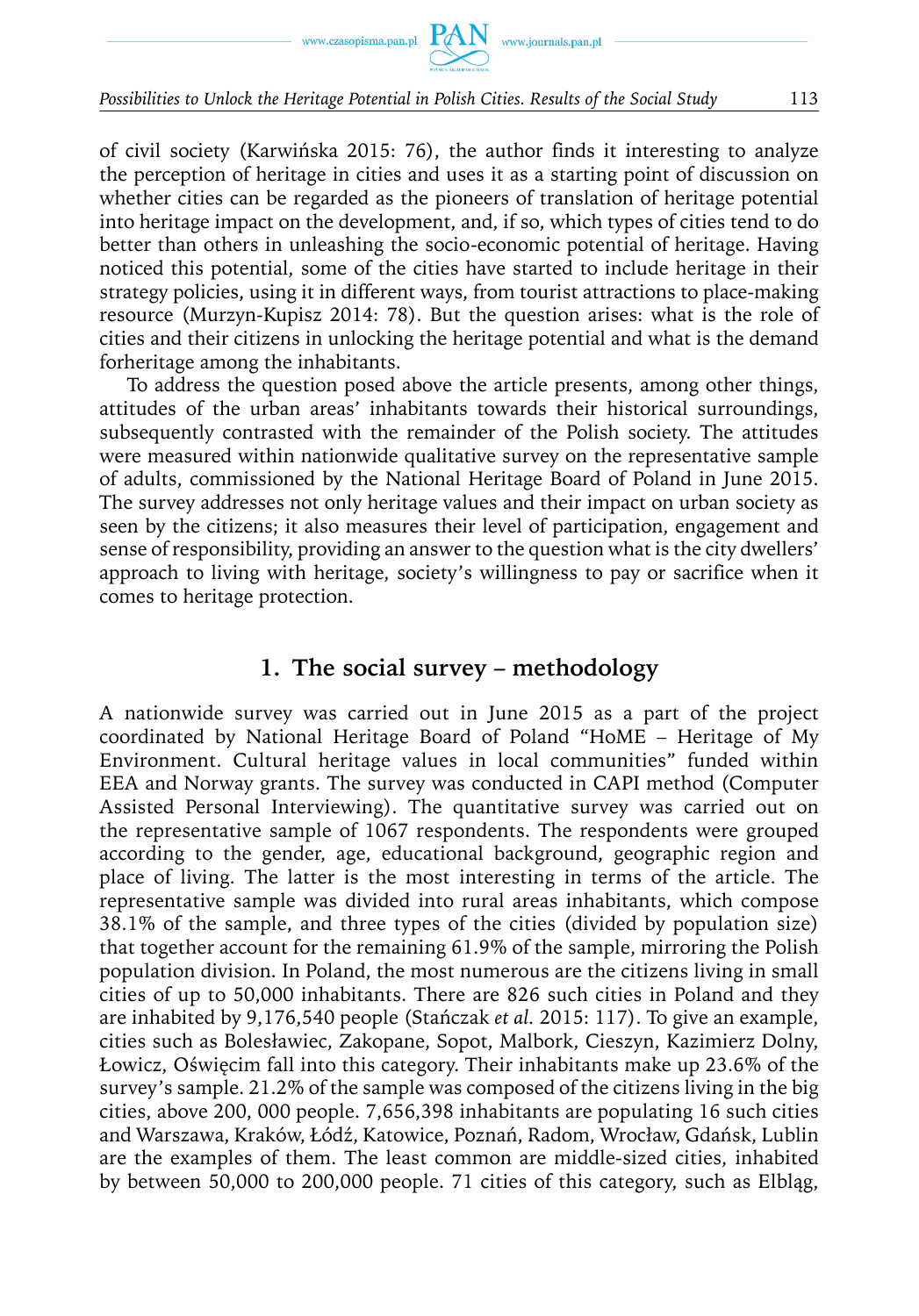www.journals.pan.pl

Tychy, Bielsko-Biała, Gliwice, Olsztyn, Rzeszów, Biała Podlaska, Zielona Góra, are home to 6,383,414 citizens. The middle-size cities are represented in the survey by a sample of 17.2%.

## **2. Citizens and heritage – together or separate?**

The results will be divided into three sections, each of them responding to one of the questions below:

- **Importance & values:** How is cultural heritage important to the citizens and what values actually make it valuable? In this part the author will try to identify the values appreciated by citizens in order to diagnose whether the importance attributed to heritage might unlock the heritage potential
- **Interest & participation:** Are the citizens interested in heritage, do they participate in its protection?
- Awareness, sense of responsibility & willingness to pay: What is citizens' level of sensibility and awareness when it comes to heritage, what is their sense of responsibility and willingness to pay for heritage protection?

#### **Importance & values**

The three opening questions were asked in order to measure the level of importance that attributed to heritage in three different dimensions: personal, community and national. The cultural heritage is highly valued by the Poles who declare that **it is important to them personally** (86% very or rather important). This support is even stronger in the biggest (91.9% very or rather important) and smallest cities (91.4% very or rather important), but weaker among middle-size cities' inhabitants (78.9% very or rather important). On the **community level** (the question: is heritage important to the local community in which you live), the support of Poles in generally lowered by approximately 10 percentage points. Yet, it remains more or less comparable for smallest cities (87.6%). The results of the big cities oscillate around average for Poland (79.3%), but the importance of the heritage in the community of the middle size city inhabitants is least visible – for 73.5% of the respondents answered that heritage is very or rather important. The third question in order was supposed to clarify whether heritage, according to the Poles, is a shared value, one that might build the foundations of a nation – **is it important to the Polish society**? Generally, Poles agree with that statement (85.3% of positive answers), a number close to the results for big cities' inhabitants (86.2%). The answer is slightly more positive among small cities' residents (90.6%) and noticeably less positive among middle-size city dwellers (79.2%). Respondents who say that heritage is 'rather important' outnumber those who say it is 'important'.

The survey investigated the specific values that, according to the Poles, constitute the importance of heritage. According to the answers heritage is valuable **because it can make a place of living unique**, exceptional, different from others: 89.7% of Poles agreed on that. The distribution of the answers indicates that small cities' citizens recognise that value (95.8%), just slightly more often than those of the big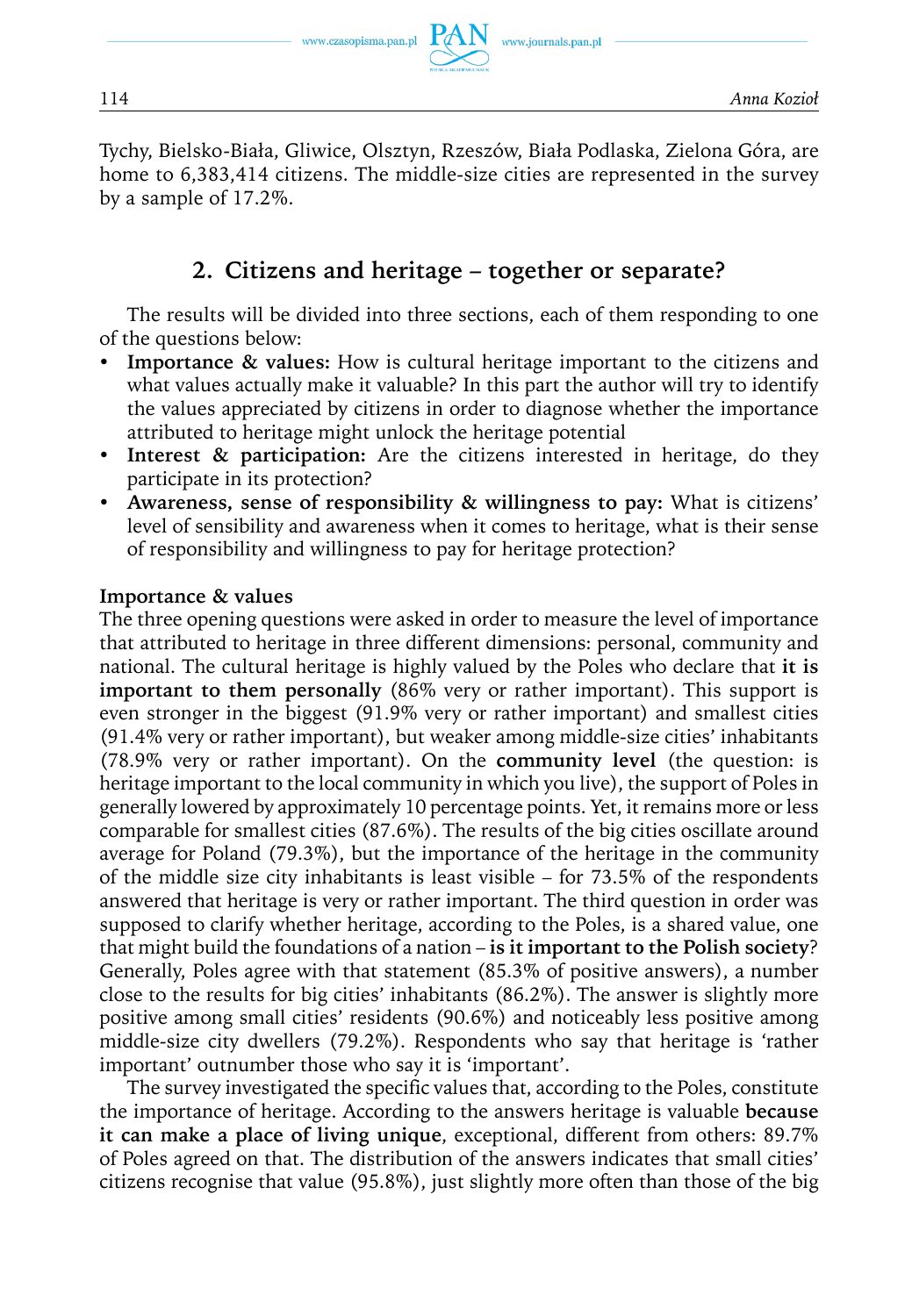www.czasopisma.pan.pl  $PAN$  www.journals.pan.pl

cities (93.5%). There is 8.6% percentage points decrease between the latter and the middle size cities' citizens (84.9%).

The respondents are of opinion that a **value of making ones proud of a place of living** has nearly equal gravity. The feeling of being proud can be induced by the heritage – as it was declared by 88.4% of Poles. It seems that city inhabitants clearly see the connection between pride and heritage – the question *Is heritage valuable because it can make you proud of a place of living unique* was positively answered by 95.2% of the small city' inhabitants, which indicated how important is identity for the smaller communities, and by 89.1% of the biggest cities' inhabitants. An average inhabitant of the middle-sized city feels a bit less heritage-related pride (81.8%) than an average inhabitant of Poland.

The next examined social value of heritage was **heritage's potential to raise the quality of local community's life,** which was recognized by 84.9% of Poles. It is in the cities above 200 thousands where there is the biggest chance to meet supporters of that statement (90%). Although that number is similar in cities of up to 50,000 inhabitants (89.2%), it is distinctly lower for middle-sized cities' inhabitants.

In contemporary discussion, not only societal, but also economic values are considered. **Can heritage provide economic potential for the respondent's community?** Almost three quarters of Poles fully or partially agreed with the statement, which was backed up by 81.1% of the big cities' and by 79.3% of the small cities' inhabitants. The value of economic potential is less obvious for middle-sized cities' inhabitants (66.6%).

The survey has also tested attitudes towards historical and scientific values. Therefore respondents were presented with the question whether "Is cultural heritage valuable because it is a **testament to our history which should be passed on to future generations**". The amount of affirmative answers was striking: 91.6% for the general population, 95.7% for inhabitants of small cities, 95.5% for inhabitants of big cities and 82.7% inhabitants of middle-sized cities. Heritage was recognized as an **important source of knowledge** by an impressive majority of the Poles (90.3% for the general population).

Heritage seems to have gained recognition as an intimate value, important personally and experienced privately, but also as a factor relevant on a national level: something that unites members of society regardless of particular place of residence within the country. Comparison of the answers led to a conclusion that personal and national dimensions of heritage are more important to respondents than at the local community level, which is an interesting finding. What is more, it seems that smallest and biggest cities' citizens are more convinced about the importance of heritage than residents of middle size cities.

In addition to that, there are historical values, associated rather with the notion of a "monument" than "heritage" – the historical value of the former being accepted both by the Poles in general and citizens of all categories of cities in particular. Societal values, more frequently linked with heritage by the respondents, are understood as a potential to influence a feeling of uniqueness or pride in a community, and to impact aesthetics, recreational opportunities, quality of life, and, with less impressive figures – economic potential.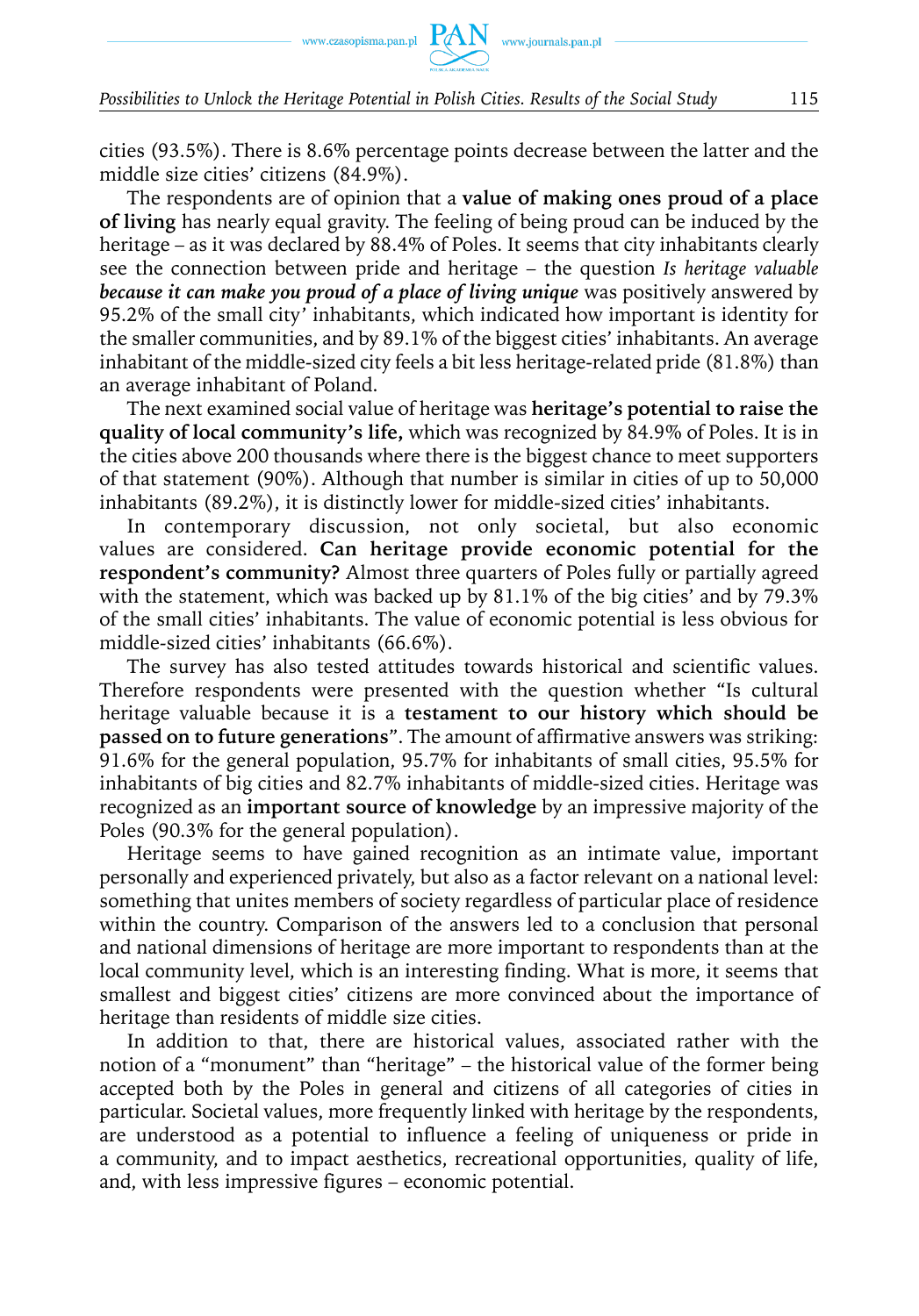www.czasopisma.pan.pl

www.journals.pan.pl

This support is at all times higher in the small and big cities. It can be inferred that these communities are more frequently beneficiaries of heritage assets, contrary to the middle-sized cities, where recognition of heritage values is below the average for Poland. Nevertheless, it seems that heritage is perceived by urban inhabitants as an important asset shaping city's identity, quality of life, and even impacting city's economy. It is thus perceived as a value precious enough to be strived to, protected and utilized.

#### **Interest & participation**

Citizens appreciate heritage's values, which means that they might aware of its potential to shape cities' identity and economy. In this chapter we will get acquainted with the information on citizens' eagerness to participate in heritage and measure their interest in its protection and use (taking action in using heritage values will transmit to the scope of heritage influence on local development).

Participation was investigated within the question **Have you participated in any activity connected with cultural heritage during the last 12 months?** Less than a quarter (22.3%) of Poles had. The distribution of answers indicates that the bigger the city, the higher is the level of participation of their citizens in heritage. This does not reflect the distribution of answers on the importance and values, but presumably it mirrors the richness and diversity of the cultural offer observed in every type of the city. Still, the small number of citizens who had participated in any heritage-related activity (the question did not specify any distinctive actions) creates an immense gap between how citizens value the heritage and how actively they participate in it (22.6% of positive answers for small cities' residents, 26.3% for middle-sized cities, 33.6% for the big ones). It might also mean that some practices are not considered as participating in heritage by the respondents, as not everyone realized that such participation is not only going to the museums but also cultivating traditions like the Christmas Eve.

Nearly twice as many Poles are **interested in what's happening with cultural heritage in their local area**, yet it is still less than a half of the population (46.9%, of whom 5.5% were "very interested"). The differences between city categories are subtle with big cities slightly ahead – 53.1%, (50% middle size cities and 49.6%). It appears that the interest is not correlated with the participation in the activities or appreciation of the heritage values. On the other hand being interested, alerted and aware of the changes of the historical spaces is essential for heritage protection and use. The big cities have relatively higher number of people not interested at all (8%) and the lowest number of people neither interested or not (23%).

In the subsequent question the focus was placed directly on finding out whether burghers might take action themselves when it comes to tackling heritage challenges. To the question **Do you have any impact on what's happening with cultural heritage in your area?** just 5.1% of Poles have answered that they did. The impact the city dwellers believe they might have on their historical surrounding is critically low – only 2% of the middle-sized cities' citizens and far from being satisfactory in other cities (5.6% for small cities and 6.9% for big cities). The most frequent way to have an impact in the big city is to *support the municipality's actions and take part*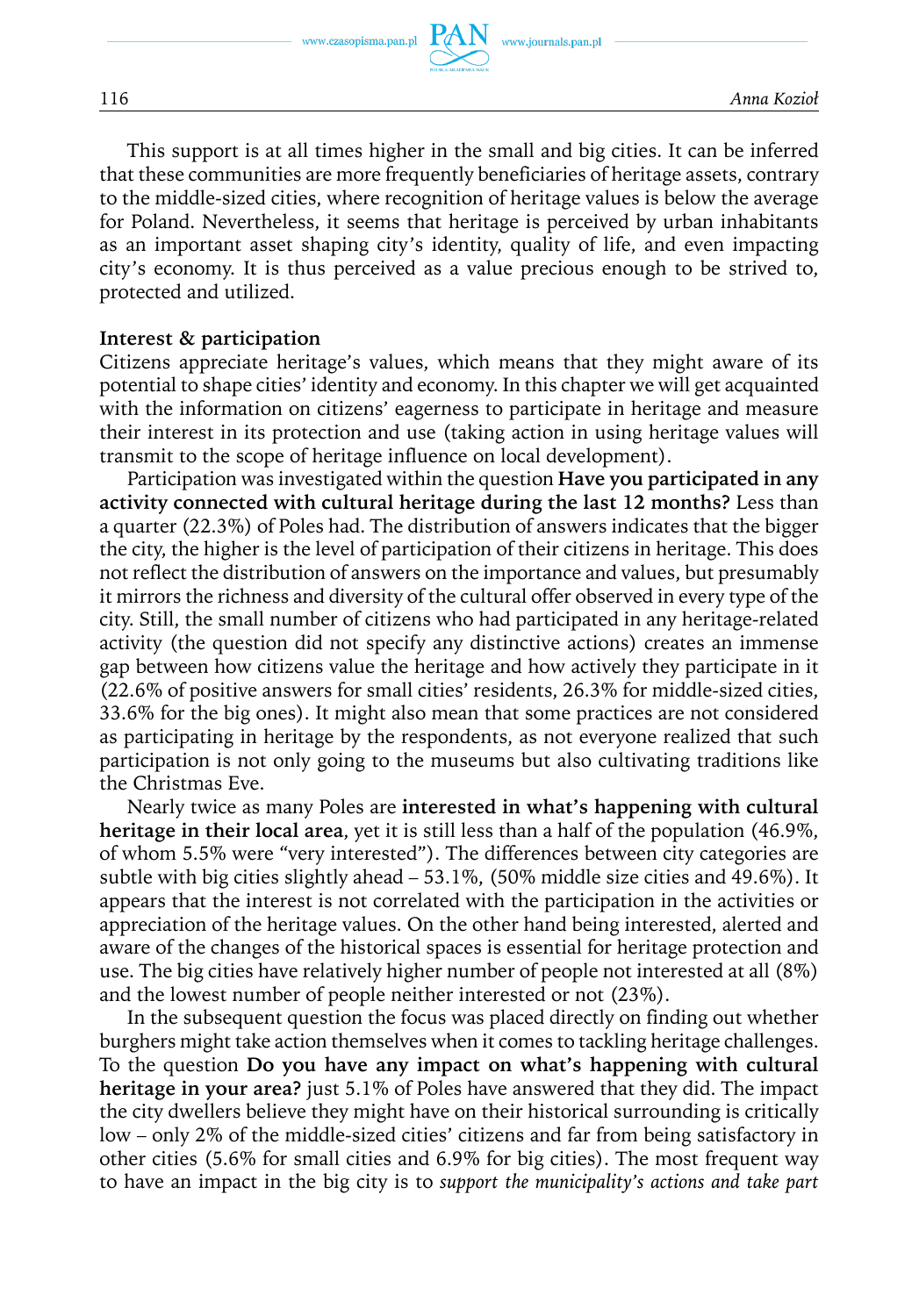

#### *Possibilities to Unlock the Heritage Potential in Polish Cities. Results of the Social Study* 117

*in making decisions* and in the small cities – *engage as a volunteer*. On the other hand, the most important reason for not having an influence on the situation of cultural heritage in local community declared by respondents *was never thinking about it* (29.8%1), *lack of knowledge how to engage* (24.9%) and *not having enough time* (23.2%). 11.2% of Poles in general are definitely not interested in influencing the situation of heritage. Disturbing variations at cities level can be observed in regard to the answer *I never thought about it* as it oscillated around 30%, so the fraction of citizens who are functioning next to heritage problems is not determined by a place of living – it is stable for all of the cities. Some differences are visible within the answer *I don't know how I could get involved* – the bigger the city, the less knowledge it's citizens are on the ways to engage (20.6% for small cities and 29.9% for big cities), which is an interesting finding, as we could ponder that big cities give the largest possibilities to take action, but it seems that localness plays an even more important role here. Anyway, these striking answers disillusion – more knowledge, information, content need to be transmitted to the people by the state along with local authorities whose responsibility is to involve people in the decision-making processes. Even if people claim to be interested, they don't know how to engage and make a difference.

The respondents were asked whether they knew any monument in the local area in which they lived and 62.7% had confirmed that they did. In this case, the knowledge among the cities' inhabitants, in respective city categories, is larger than in the Polish society as a whole: from 67.9% (middle-sized cities) to 73.6% (cities over 200,000 inhabitants). At the same time less than a half of the Poles feel personally connected to one of the monuments in their area, with the most considerable share in small cities (51.1%). Are Polish citizens interested in some other cities' heritage, especially while visiting for holidays or leisure? **How important do they find local cultural heritage – the fact that the place of leisure features many monuments, places interesting due to their history and wealth of traditions?** For 14.1% of Poles it is very important and for 39.3% – rather important. Small cities' inhabitants have stood out slightly as for 15.6% of them it is very important, and for 42.6% – rather important.

#### **Awareness, sense of responsibility & willingness to pay**

Having now established the general mood of public opinion which favors heritage values but is not a very active heritage player, it would be interesting to investigate who do Poles in general, and city-dwellers in particular, hold primarily responsible for preserving traditions and protecting monuments in their municipalities. At the top of the list one can find the local government, followed by citizens and private monument owners, with central government at the bottom. Although for citizens and owners it seems that in the eyes of inhabitants of both big and small cities, it is citizens who are more responsible than the owner. These are interesting findings as due to the Polish law the primary responsible party is the owner of the monument, which might suggest lack of knowledge of the actual legal status of monuments, but

<sup>1</sup> Sample is composed with the respondents who declared not to have an impact on heritage – 886 people.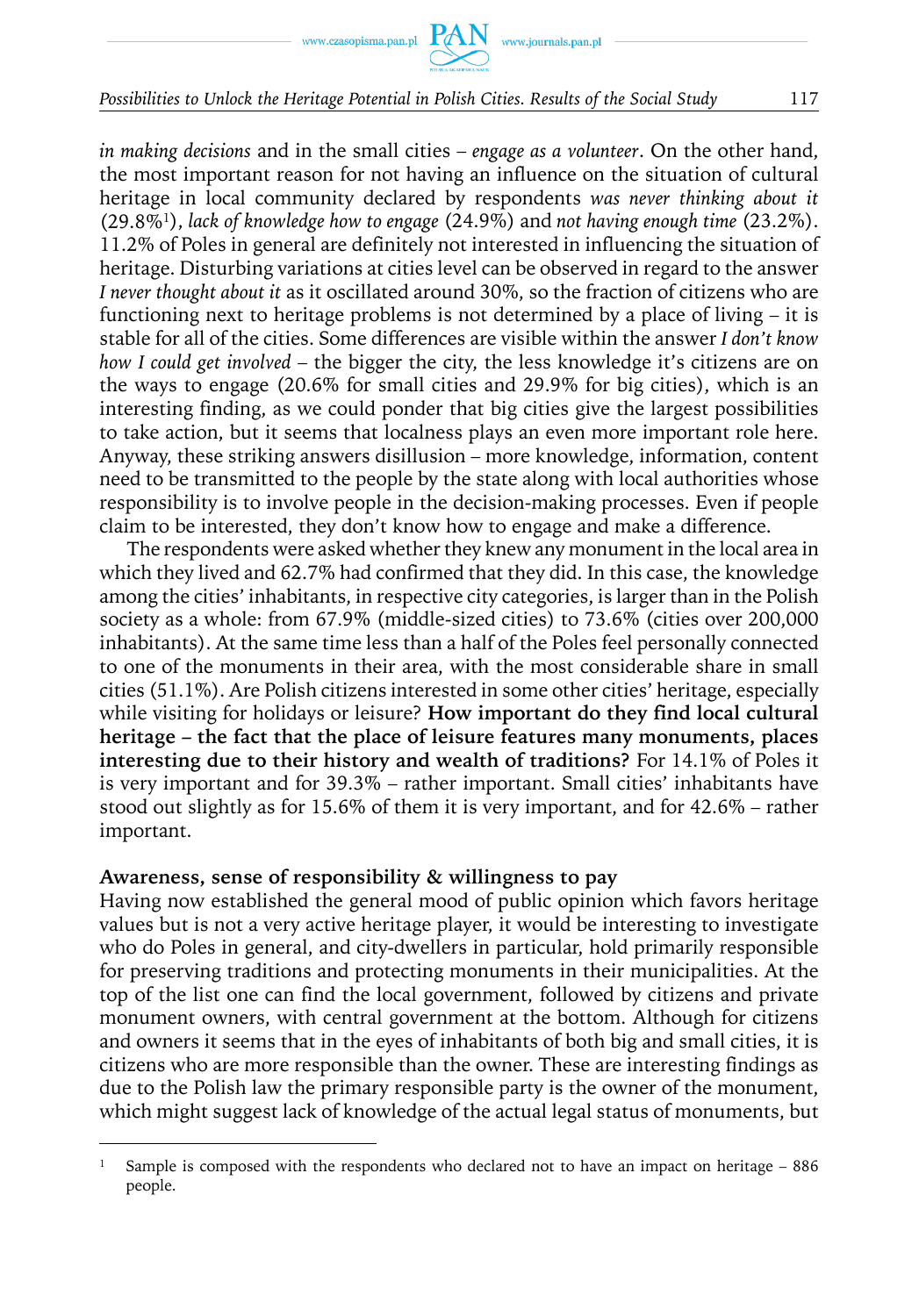also serves as a good example of how, according to the respondents, the responsibility should be, or is expected to be, shifted towards local authorities.

Knowing this, we might quote answers to the question **In your opinion, is it worth to invest public funds to protect monuments?** There was substantial support of this idea in big cities (87.5%), and very strong support in the smallest cities, even though it is where budgets have a tendency to be tighter (94.7%). This finding suggests that local authorities can count on their citizens' support in spending on heritage care and financing heritage projects. This conclusion must be underlined, as local authorities currently do not prioritize spending on heritage, which results *e.g.* in delaying or cutting investments.

Referring to principles of economy, which teach that value is reflected in market prices, the survey contained questions on a personal willingness to pay in order to establish the value heritage has to the people. We have asked whether the respondent **is willing to offer 1% of his tax2 in order to preserve and protect cultural heritage in his/her municipality** and more than 7 out of 10 Poles have responded positively, even though the heritage protection is actually not very popular as a donating purpose3. A significant divergence in the distribution of answers might be observed among city inhabitants: the most willing to deduct a portion of their income in order to help heritage protection are the small cities' inhabitants (84.2%), the least – middle-sized cities' inhabitants (60.8%) and between them – big cities' inhabitants (74.5%). These numbers are halved (33.2%) when the respondents are asked about their willingness to give a **one-time donation** of their own money, not as part of a tax liability paid anyway to the state. This time, only 27.7% of the smallest, 34% of the middle size cities and 39.5% of the big cities' inhabitants would be willing to contribute. The cost of the heritage maintenance is infinitely large and overcomes capabilities of any single municipality and even the state budget. Turning to the citizens would be an option to save many more historical items than just with state and local budgets. However, less than one quarter of the respondents are ready to accept an **additional heritage tax** in order to preserve and protect cultural heritage in respondents' municipality. Only the big cities' inhabitants would be willing to pay the tax more frequently than an average Pole (32.1%). The Poles are not very keen on **paying for entrance tickets** to heritage sites either, as from 30% to 50% of them have declared that this should be free of charge. The answers were highly dependent on a particular site in question, its popularity, renown, and also a habit to pay: from 29.4% of Poles who claimed the necessity of free admission to the Royal Castle in Kraków to 49.9% to the Church of Peace in Świdnica. The most frequent sum of money that Poles are willing to spend on an entry ticket is between 6 to 10 PLN. It seems that the Poles regard access to the culture as their right and

<sup>&</sup>lt;sup>2</sup> 1% system – In Poland, like in many other countries, the tax payers have the opportunity given by the law within tax donation scheme to deduct 1% amount of personal income and donate it to the chosen nonprofit organisation which has the status of the Public Benefit Organizations.

<sup>3</sup> *Informacja dotycząca kwot 1% należnego podatku dochodowego od osób fizycznych przekazanych organizacjom pożytku publicznego z rozliczenia za 2013 rok*, Ministry of Finances, Warsaw 2014, [http://www.finanse. mf.gov.pl/documents/766655/2970107/Wykaz+organizacji+po%C5%BCytku+publicznego,+kt%C 3%B3re+w+2014+r.+otrzyma%C5%82y+1+proc, accessed: 01.11.2015]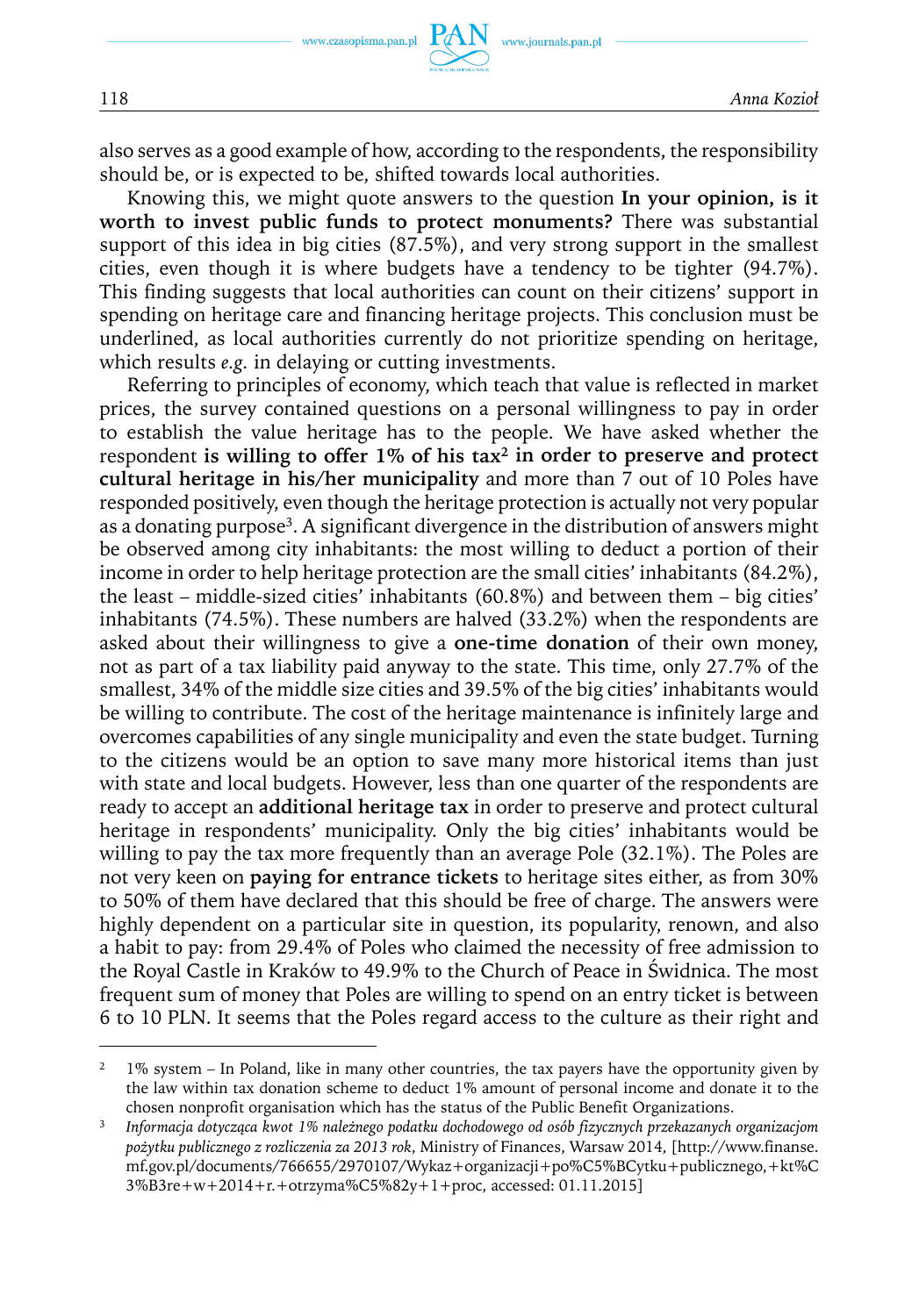

#### *Possibilities to Unlock the Heritage Potential in Polish Cities. Results of the Social Study* 119

feel it should be provided by the state. They are, on the other hand, more open to **paying for an additional service** (*e.g.* taking part in the workshop, museum attraction, educational activity): 53.1% of the Poles would pay extra, with 58.6% in big cities, 48.9% in medium cities, 61.2% in small cities. The majority would pay up to 10 PLN, while citizens of the middle-size cities (11.6%) and the biggest cities are more often willing to pay more considerable sums of between 21 and 40 PLN (11.2% of the biggest cities).

But it's not only a financial contribution that might count. We should be looking more vigorously into the social engagement, as nowadays it is the society that takes over some important duties related to heritage: organizing financial aid, educating, controlling if and alarming when heritage is at risk, and sometimes even supervising the conservation. About the same number of people who are willing to offer onetime donation for heritage are willing to offer **own time and social/volunteer work**. The highest figure of such respondents is 35.8% and it appears among big cities' inhabitants, a slight divergence in the with the little cities (34.6%) and 10 pp. divergence with the middle size cities.

## **Conclusion**

According to the study, big cities' inhabitants are highly convinced about the heritage importance, especially on a personal level. For a large number of respondents in this group the heritage has a value, before others, as a testimony of the history. Moreover, according to the citizens, the values residing in heritage create potential: to raise quality of life and to boost local economy. These citizens are the ones who are more eager to participate in heritage-related activities, although just one third of them is actually participating. Every other of big cities' inhabitants is interested in what is happening with cultural heritage in his local area, but not more than 7% of them have any real impact on that situation (mostly through participating in decisionmaking process). For those who do not participate the reason of not exercising their influence on the city's heritage is linked to their lack of awareness or knowledge as most frequently they were not thinking about it or didn't know how to start. Among all of the citizens, they are the ones who know best their heritage surrounding, however, they feel slightly less connected to it than in smaller communities. They are the most willing to sacrifice their free time, give one-time donations or agree to an additional tax for heritage protection.

On the other hand, the citizens of the smallest communities seem to have much more private and intimate relation with the historical surrounding, in comparison to the other types of cities. They feel a more personal connection, and are aware of the importance of heritage value to community links, identity, pride, uniqueness. It seems that they are more aware of the identity-making value of heritage, which leaves us with a conclusion that in small communities the heritage is an important factor creating social bonds. Such cities might base their development policy on heritage-driven quality of life and social cohesion to attract new inhabitants or to keep the existing ones, and in doing so remain competitive to the big cities. However,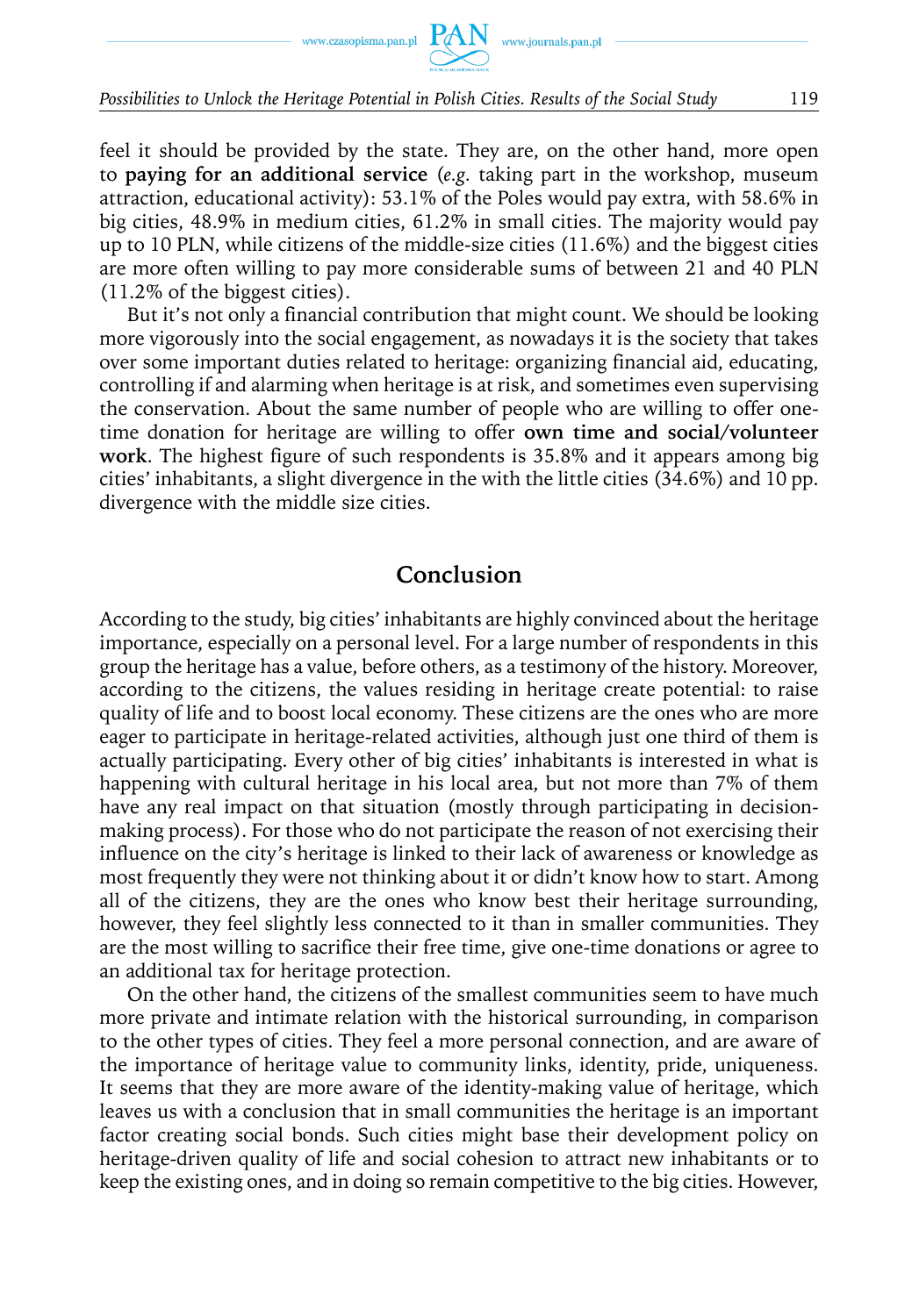inhabitants of small cities are less likely to sacrifice their personal financial assets or time in order to preserve heritage, leaving it rather to the public bodies.

The third type of the city is the middle-size city, where the citizens' perceived ability to influence on a city's heritage is extremely low, which was reflected in the survey results indicating that their participation level, interest, recognition of values, sense of responsibility and awareness were significantly lower than in other types of cities. This might be linked to their development slowdown resulting from a loss of the voivodeship-capital status which came along with the reform of the administrative division of Poland that introduced 16 voivodeships, or regions, instead of the former 49. Many of such cities haven't fully succeeded in finding new function and idea for themselves.

Consequently, it seems that it is in the citizens of big and small communities where we might discern the potential for a change. In the big cities this a result of their size and power to attract new ideas and creative class, creating social capital, while on the other hand in the smallest cities the connection to the heritage is backed up by a sense of community which is often based on a sense of place and its history.

Polish city-dwellers attach great value to heritage and are aware of the need to protect it, however, their attitudes do not translate into bigger attention, willingness to participate in costs or making real difference. This leads to a conclusion that there is a serious social capacity yet to be unlocked in the heritage potential in cities, which in large part remains dormant due to many citizens' lack of willingness to take up a more active role. Since heritage is an important public matter the social participation in its protection and use should be encouraged in order to fully utilize heritage as a social development agent. The cultural and social values that are more important to the people that economic ones, so it is the social development that should receive the highest priority. Still, as for the economic value, the study leads to a conclusion that there is a chance to prompt a demand for heritage-based products and services, as about a half of the citizens are interested in heritage-related activities at their holiday destination, and also half of them is willing to pay extra for interesting additional activities*, e.g.* related to visiting a museum.

Currently, the heritage is not used by local authorities in cities' development and people don't ask for it – the "heritage leverage" on social and economic development is not utilized, and heritage potential not assessed nor realized. What is more, based on our common Eastern European post-communist experience, the citizens often do not take responsibility for the common good, which is understood as something to be cared for by the state or just somebody else – so citizens do not really feel responsible. Therefore heritage is seen as a private, personal value, but one which doesn't carry with it a personal responsibility to care for it and preserve it. Therefore the main challenge in heritage management revealed by this survey is in its social dimension: how to close an abysmal gap between declarative value and real actions taken by the citizens and encourage them to act on their heritage convictions. On other hand, high support for values creates a serious potential to use it in sustainable socio-economic development and also implement it in the process of "self-reinvention" of the cities which seek for new fuel for change and progress.